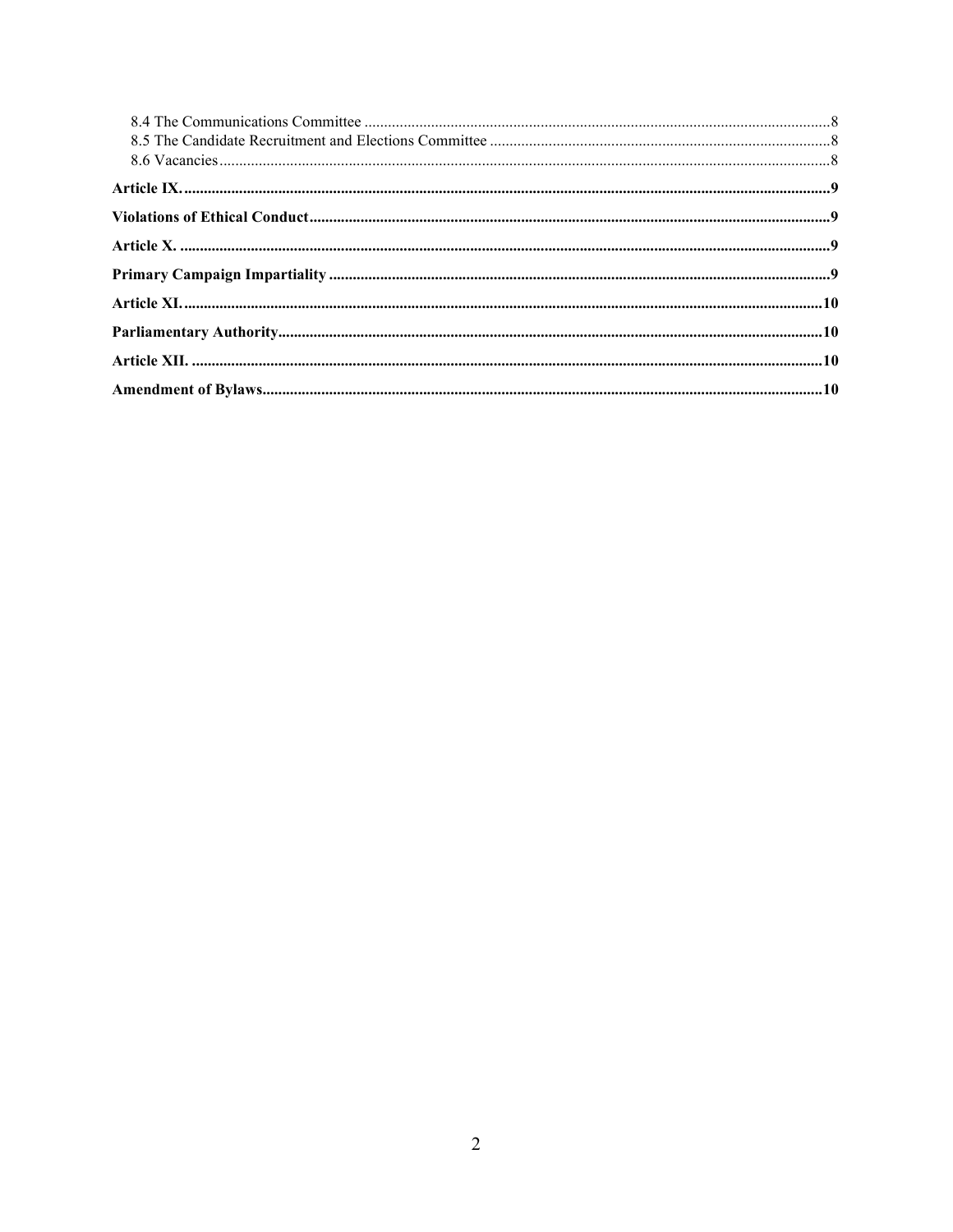#### Preamble

The Roanoke City Democratic Committee exists to further the principles of the Democratic Party. We seek for our city and its citizens' individual freedom in the framework of a just society, and political freedom through the meaningful participation by all. We pledge to lead our party in a trustworthy and open manner. Based upon these principles, we do establish and adopt these Bylaws of the Roanoke City Democratic Committee (RCDC).

## Article I.

The name of this organization shall be the Roanoke City Democratic Committee. (RCDC)

## Article II.

## **Object**

2.1 The object of the Roanoke City Democratic Committee shall be to facilitate and encourage the full participation of all Democrats in the City of Roanoke in choosing their elected officials and controlling their political destiny. It is dedicated to the preservation of all the rights enumerated in Article One of the Constitution of Virginia. The Roanoke City Democratic Committee exercises full equality with Democratic committees in other Virginia localities in controlling the activities and establishing the principles of the Democratic Party of Virginia.

2.2 The Roanoke City Democratic Committee endorses the principles contained in the Virginia Democratic Party Plan, bound always by the Constitutions of the United States of America and the Commonwealth of Virginia. Further, the RCDC pledges full cooperation with all rules and requirements promulgated in connection with any Call to the Democratic State Convention or Democratic Party Conference. This pledge is made to both the substance and to the spirit of the Call.

## Article III.

## Membership

#### 3.1 Membership

All residents of the City of Roanoke who believe in the principles of the Democratic Party are hereby declared to be members of the Roanoke City Democratic Party.

## 3.2 Ex Officio Members

Ex-officio members of the Roanoke City Democratic Committee are those who sought, and currently hold public office as Democrats; members of the appropriate Congressional District Democratic Committee; or members of the Central Committee of the Democratic Party of Virginia. They must be residents of the City of Roanoke.

#### 3.3 Associate Members

Any Democrat who is a Roanoke City resident shall be eligible for associate membership in the Roanoke City Democratic Committee. Associate Members may serve on committees, but shall not have voting rights nor be able to chair committees.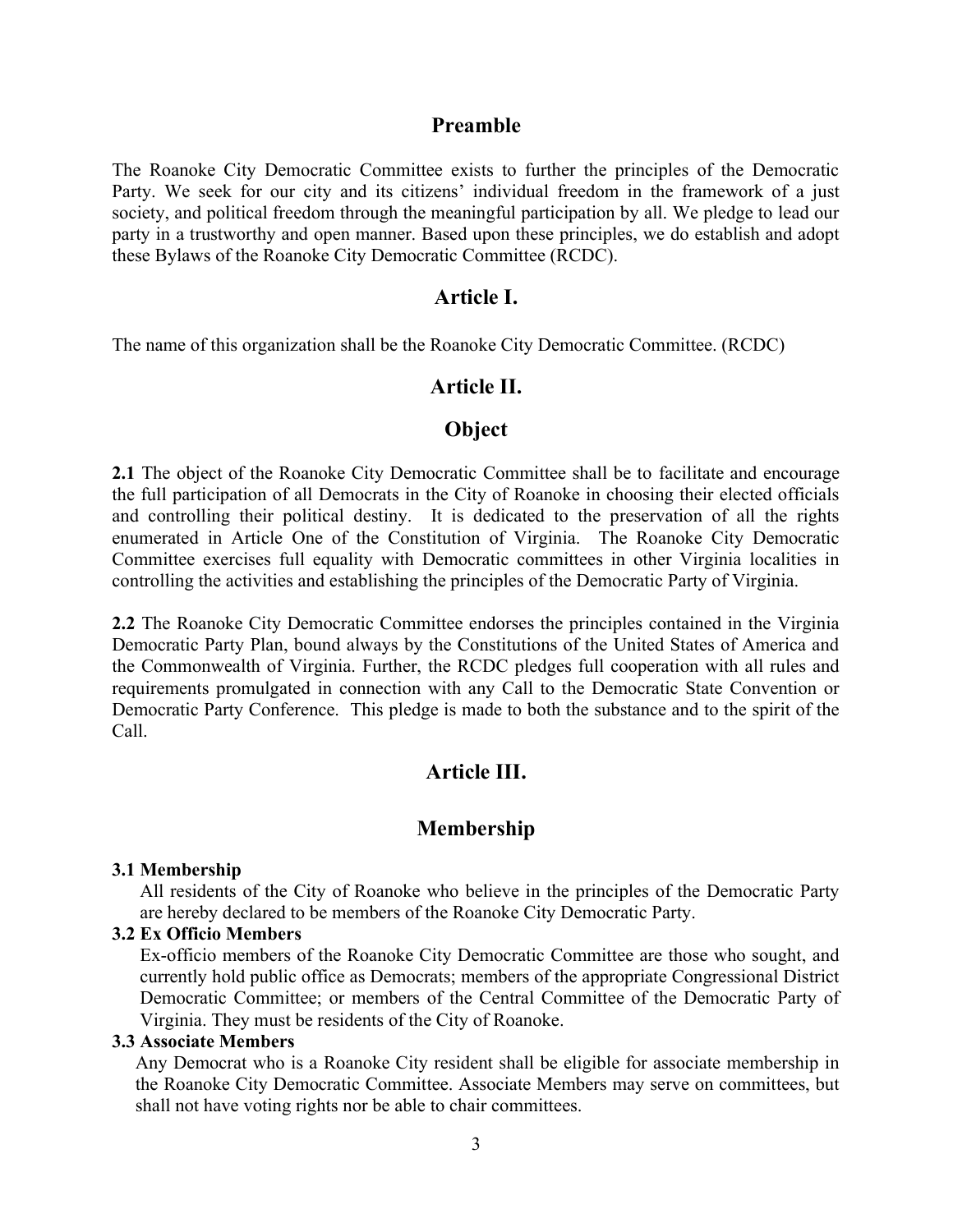#### 3.4 Auxiliary Members

Any Democrat who does not reside in the City of Roanoke is eligible for auxiliary membership in the Roanoke City Democratic Committee. Auxiliary members may serve on committees; however, they shall not have voting rights nor be able to chair committees.

## 3.5 Dues

The annual dues of the Roanoke City Democratic Committee shall be \$20.00 for all members.

- a) The Treasurer shall present a written bill for dues to any person who has not previously fulfilled their obligation to pay dues within 60 days of election to membership.
- b) Any member who is financially unable to pay any or all of applicable dues, may, by a signed statement registered privately with the Treasurer, have dues waived.
- c) The RCDC shall be responsible for paying the Democratic State Central Committee an annual dues assessment as determined by the State Central Committee.

## Article IV.

## **Elections**

## 4.1 Biennial Reorganization

The Roanoke City Democratic Committee shall be reorganized and elected by the members of the Roanoke City Democratic Party at an assembled caucus. The Chair of the RCDC, or the designee of the Chair, shall serve as Temporary Chair. The Temporary Chair must appoint a Temporary Secretary, and may appoint a sergeant-at-arms. The first order of business shall be the election of a Permanent Chair and Secretary for the caucus. The Permanent Chair may appoint a parliamentarian. The election of RCDC members shall take place as outlined in the following sections of this Article.

### A. Nominations

Individuals may nominate themselves for election as, Precinct Captains or Assistant Precinct Captains. Nominations do not require a second. A person shall be present for either their nomination or election to be elected to a Party office. If any individual is the only person present from a given precinct, that person shall have the power to elect that precinct's captain and assistant precinct captains.

#### C. Election of Precinct Captains

The Democratic voters shall caucus by precincts and elect Precinct Captains by a simple majority vote. Each Precinct Captain must be a resident of the respective precinct, and only the Democratic voters residing within a given precinct may vote for their Precinct Captain.

#### D. Election of Assistant Precinct Captains

The Democratic voters of each precinct shall then elect at least one Assistant Precinct Captains. Each Assistant Precinct Captain must be a resident of the respective precinct and only the Democratic voters residing within a given precinct may vote for their Assistant Precinct Captains.

#### F. Failure to Achieve Majority

If no nominee for Precinct Captain or Assistant Precinct Captain receives a majority of the votes cast, the nominee who has received the fewest number of votes shall be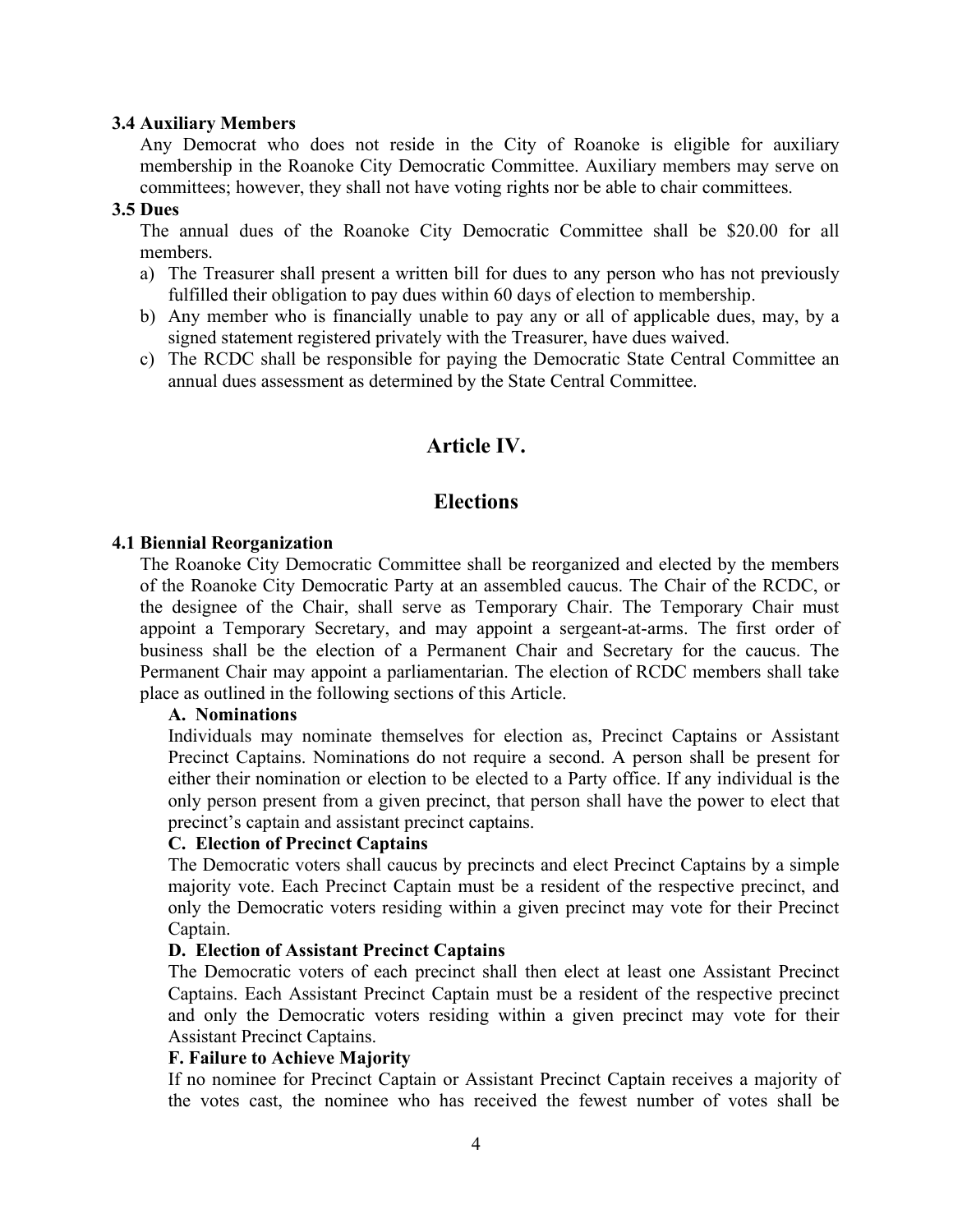eliminated, and the precinct voters shall vote for the remaining nominees. If, after three ballots, a precinct cannot achieve a majority for any nominee, the full RCDC shall elect the given Party office after the election of Executive Officers under Section 4.2. If, after three ballots, the full RCDC is unable to achieve a majority for any Party office, the vote shall be decided in favor of the individual for whom the new Chair of the Committee voted on the third ballot. The new Chair of the Committee may not abstain on the third ballot.

#### G. Proxy Voting

Proxy voting is not allowed by Roanoke City Democratic Committee.

## H. Location of Caucus

The Caucus will be held within one central location as provided by the RCDC in its call notice of the RCDC's reorganization.

## 4.2 Executive Officers

Following the Biennial Reorganization as outlined in the Democratic Party of Virginia (DPVA) Party Plan, RCDC shall have its first meeting for the purpose of electing the Executive Officers in this order: Chair, First Vice Chair, Second Vice Chair, Secretary, and Treasurer.

If a simple majority for any officer is unattainable, the nominee with the fewest number of votes shall be eliminated and the Committee shall vote for the remaining nominees. If a simple majority is not achieved after three (3) subsequent ballots, the election shall be awarded to the nominee for whom the Chair voted on the third ballot. The Chair may abstain from ballots one and two, but is obligated to vote on ballot three. At the conclusion of the process, the newly elected Chair shall assume the gavel and continue the meeting.

## Article V.

## Executive Officers

## 5.1 Chair

The responsibilities of the Chair of the RCDC shall be as follows:

- a) to appoint and discharge all special committees and the ability to delegate this duty to appoint and discharge to others as deemed appropriate;
- b) to convene and chair RCDC meetings, as well as those of the Executive Committee and the Board of Directors;
- c) ability to appoint a parliamentarian;
- d) ability to delegate any duty of the Chair under these By-Laws to any other Executive Officer, City Committee member, or standing or special committee;
- e) to ensure that all deadlines and filing requirements established by the Democratic Party of Virginia, the Democratic National Committee, and the election statutes of the Code of Virginia, as well as all notice requirements are met;
- f) to submit a copy of these By-Laws to the State Headquarters of the Democratic Party of Virginia within ninety (90) days of election as chair or when amended;
- g) to maintain all appropriate records and materials pertinent to the office of Chair and to transmit such records and materials to the succeeding Chair.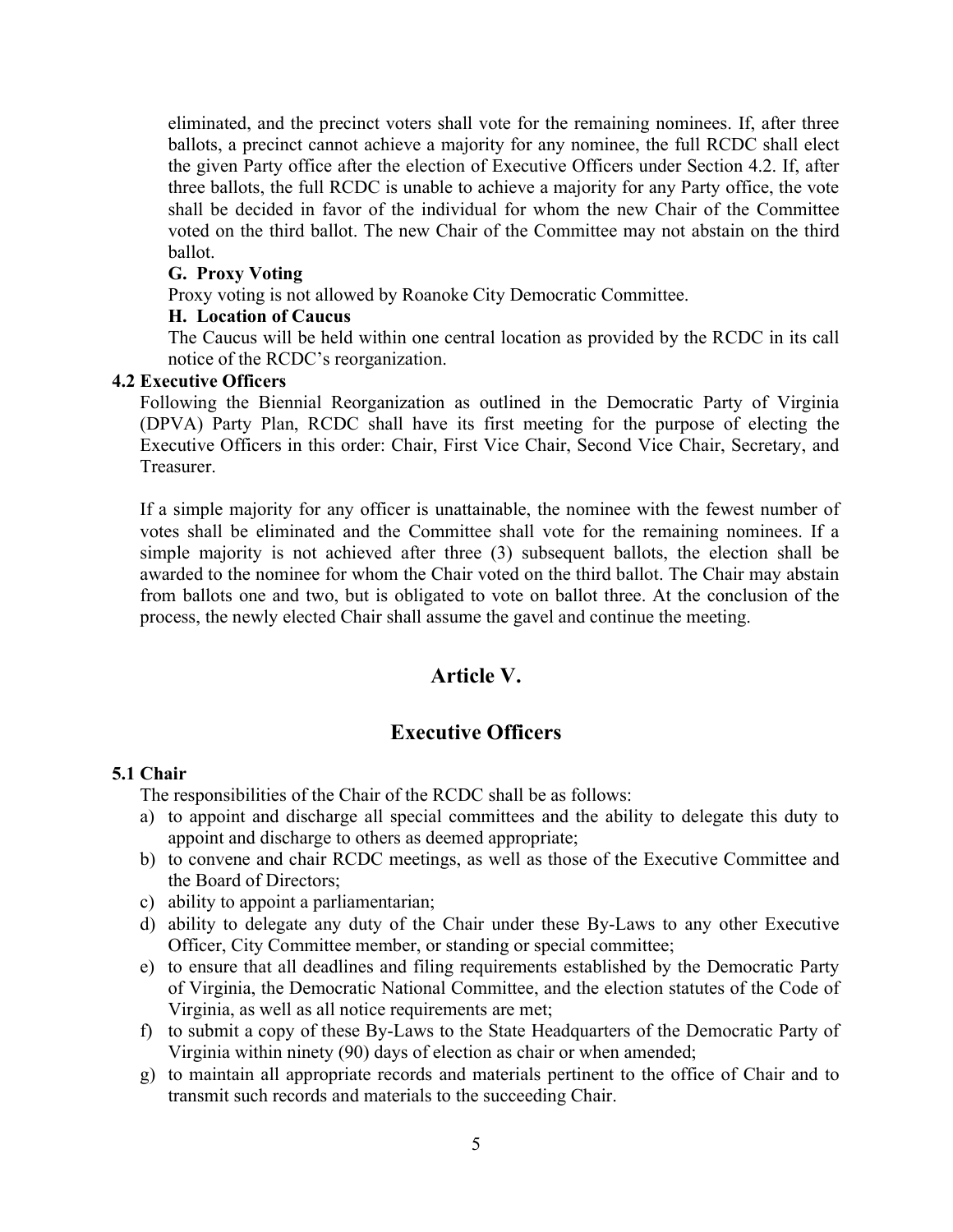## 5.2 First Vice Chair

The Vice Chair shall temporarily assume all powers and responsibilities of the Chair in the absence of, or at the request of, the Chair. The Vice Chair shall oversee the Standing Committees and filing deadlines.

## 5.3 Second Vice Chair

The Second Vice Chair shall be responsible for

- a) maintaining a roster with the Secretary and Treasurer;
- b) maintaining attendance records of each meeting of the RCDC and Executive Committee, and establishing a quorum at all duly convened meetings of the RCDC and Executive Committee;
- c) nominations to any vacancies of Precinct Captains or Assistant Precinct Captains.

## 5.4 Secretary

The Secretary shall be responsible for

- a) notification of each meeting with the time, date, and location in cooperation with the Communications Committee;
- b) taking and distribution of minutes of the general, Executive Committee, and board of directors' meetings;
- c) submission of reports to the Democratic Party of Virginia as outlined in the Party Plan;
- d) maintenance of records, reports, and correspondence;
- e) maintenance of the official membership roster, in cooperation with the Second Vice Chair;
- f) transmission of records and materials to the succeeding secretary.

## 5.5 Treasurer

The Treasurer shall be responsible for

- a) the recordkeeping of all financial affairs of the RCDC
- b) for giving a current statement of the finances of the RCDC at each regular meeting;
- c) maintenance of bank accounts listed in the name of the Roanoke City Democratic Committee as authorized by the RCDC
- d) payment of expenses incurred by RCDC by check signed by both the Treasurer and Chair of RCDC, as directed by the Committee
- e) maintenance of all appropriate records and materials pertinent to the office of Treasurer and shall transmit such records and materials to the succeeding Treasurer.

## 5.6 Permanent Vacancy

In the event that a permanent vacancy occurs for any Executive Office, a new election to fill the vacancy shall be called at the next regularly scheduled RCDC meeting following notice of the vacancy given by the ranking member of the Executive Committee to all members of the RCDC.

## Article VI.

## **Meetings**

## 6.1 Regular Meetings

The Roanoke City Democratic Committee shall conduct monthly meetings. The Executive Committee shall have the authority to cancel a meeting with ten (10) days' notice by means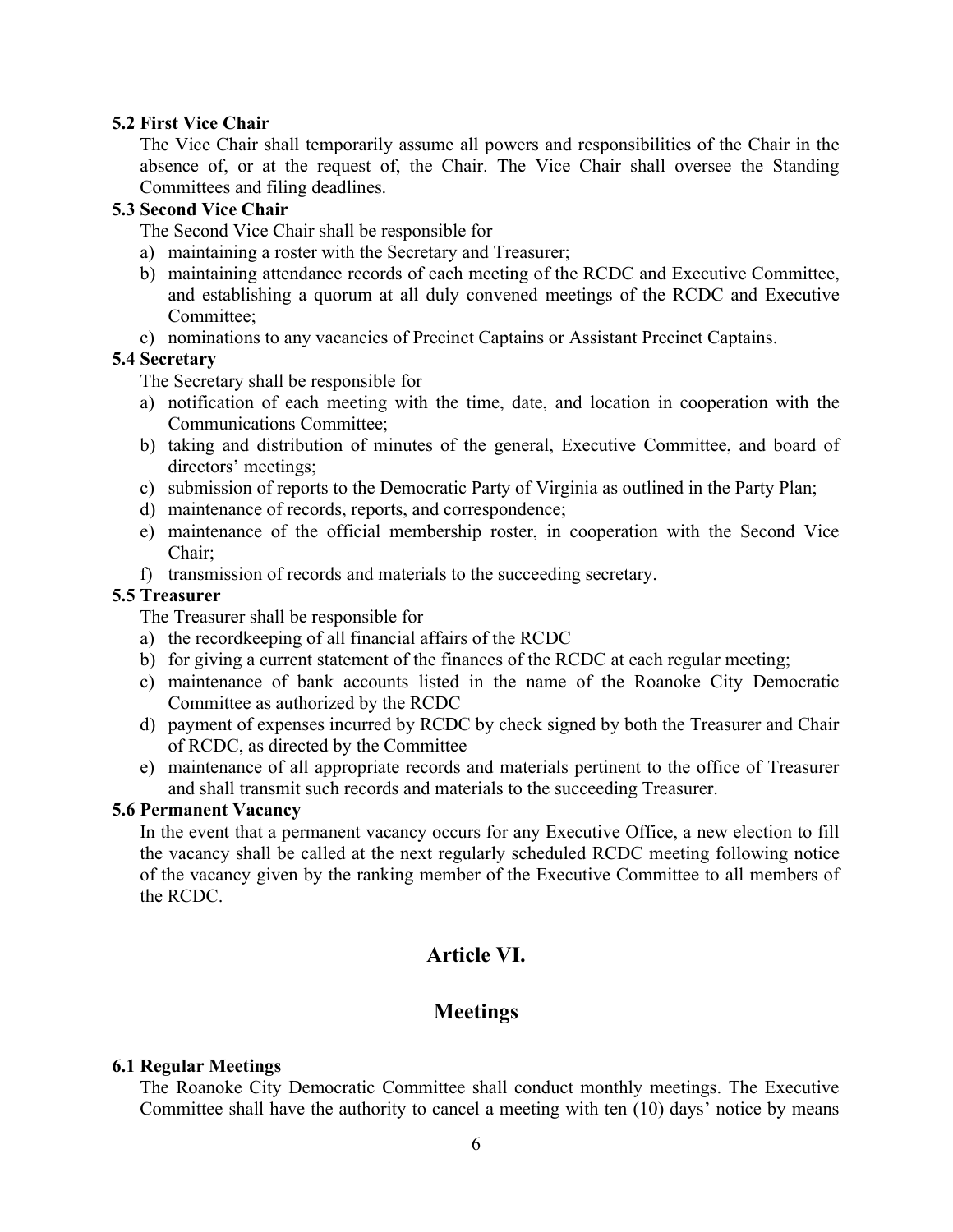of a simple majority vote. In the event of inclement weather, the Executive Committee may, by means of a simple majority vote, cancel a meeting with reasonable notice.

#### 6.2 Called Meetings

The Chair may call for a meeting, as needed or ten (10) percent of the membership may file a request with the Chair with an allowance of at least fifteen (15) days' notice of the proposed date.

### 6.3 Standing or Special Committees

All standing or special committees shall establish a regular meeting date, time, and location. This information is to be posted on the master calendar maintained by the Communications Committee.

## 6.4 Electronic Meetings

The business of the RCDC can be validly transacted only at a regularly or properly called meeting of its members at which a quorum is present. A meeting is defined as a single official gathering in one room or area. In order to maintain its policy of open meetings, electronic meetings shall not be permitted. The exception shall be when the RCDC, or a committee of the RCDC meets as defined above, with a quorum, and, with the permission of the presider, a member may be present by electronic means. That member retains voting rights.

## 6.5 Quorum

A quorum of thirty percent (30%) of the members shall be required to take any action, except to adjourn a meeting to another time or place, unless the committee votes to set a higher quorum requirement, not to exceed forty percent (40%). Ex-officio or non-voting members of the Roanoke City Democratic Committee shall not be counted toward a quorum.

## Article VII.

## The Executive Committee and the Roanoke City Democratic Committee Board

#### 7.1 The Executive Committee

The Executive Committee shall be composed of the Executive Officers: Chair, First Vice Chair, Second Vice Chair, Secretary, and Treasurer. The Executive Committee shall advise the Chair on the oversight and direction of the RCDC. The Executive Committee shall be empowered to transact urgent business of the RCDC when a timely convening of the full RCDC Board is deemed impractical. All matters taken up by the Executive Committee in such an emergency meeting shall be brought before the RCDC Board as soon as practical, and shall be ratified by that body. All business conducted in this fashion shall also be ratified by the RCDC at its next regularly scheduled meeting.

## 7.2 The Roanoke City Democratic Committee Board of Directors

The RCDC Board shall be composed of members of the Executive Committee, Standing Committee Chairs, and ex-officio members of RCDC. All Board members shall submit written reports to the Secretary one (1) week in advance of the meeting.

## 7.3 Distribution of Roles

Any individual serving in an elected board level position, including Standing Committee Chair Congressional District Representative, or officer, may not hold any other elected board level position. Immediate resignation from the current elected board level position is required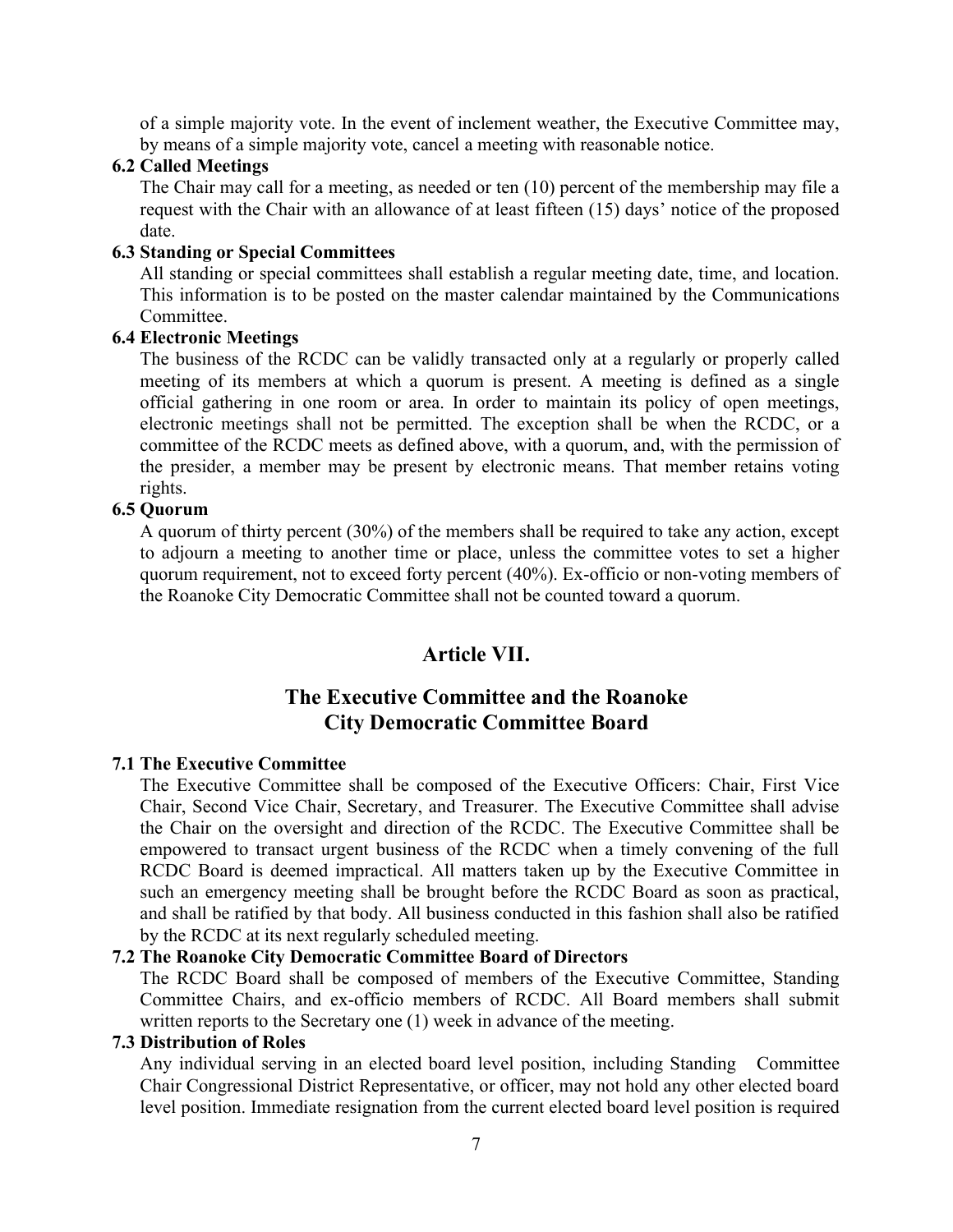upon election to a different elected board level position. No public officeholder or candidate for public office shall serve as an Executive Officer. Immediate resignation from an Executive Officer position is required upon qualification of a candidate in a party nomination process or general, primary, or special election.

#### 7.4 Meetings

The Executive Committee and the RCDC Board of Directors shall meet in alternating months.

## Article VIII.

## Standing Committees

#### 8.1 Standing Committees

The Standing Committees of the RCDC, shall be: the Programs and Outreach Committee, the Ways and Means Committee, the Communications Committee, and the Candidate Recruitment and Elections Committee. Chairs shall be nominated by any member of the RCDC at the first regularly scheduled meeting; chairs may also volunteer to serve. The slate of chairs shall then be approved by the RCDC. Chairs shall submit a list of their members to the RCDC to be approved at the first subsequent Board meeting.

#### 8.2 The Programs and Outreach Committee

The Programs and Outreach Committee responsibilities shall include:

- a) assisting the RCDC Chair in planning programs and arranging speakers for meetings;
- b) cooperating with other local Democratic Committees and organizations for joint activities;
- c) the Second Vice Chair shall be a member of this committee.

## 8.3 The Ways and Means Committee

The Ways and Means Committee responsibilities shall include:

- a) fundraising;
- b) creation of the annual budget and presentation to the RCDC Board;
- c) approval of expenditures;
- d) present amendments to the budget in consultation with the RCDC Board;
- e) the Treasurer shall be a member of this committee.

#### 8.4 The Communications Committee

This committee shall be responsible for informing members of RCDC and the public at large as to the business of the Committee through digital means. Contact with the news media shall be at the discretion of the Chair.

#### 8.5 The Candidate Recruitment and Elections Committee

This committee shall be responsible for the process of selecting delegates from the City of Roanoke to state and national conventions of the Democratic Party. The committee shall recruit and nominate Democratic candidates for office, and to support nominees during their campaigns. Support may include, but is not limited to voter registration drives, phone banks, door to door canvasses, volunteer recruitment, and Election Day operations.

#### 8.6 Vacancies

In the event of a vacancy in any elected position, there shall be immediate nominations with an election to follow no later than the next scheduled meeting of RCDC.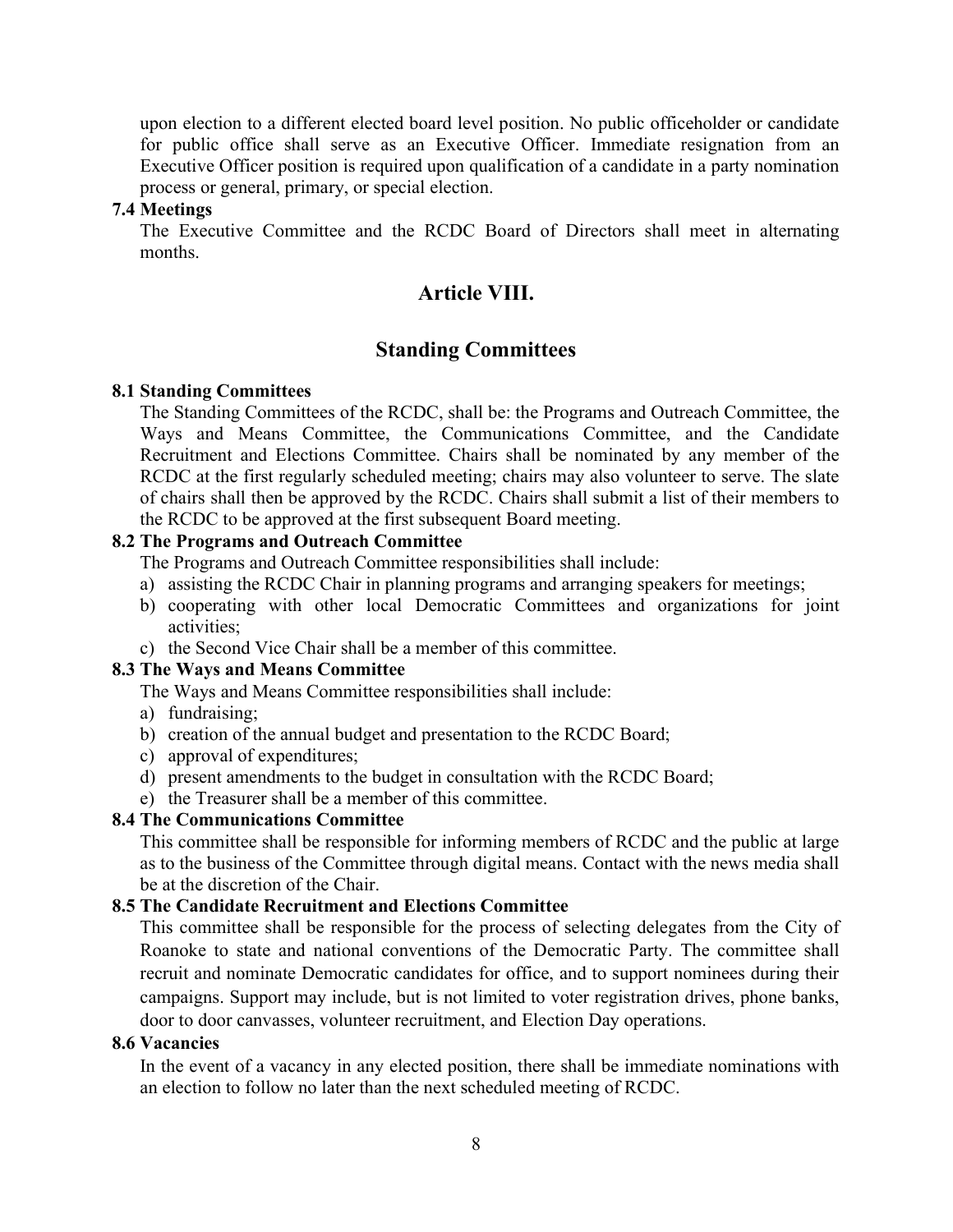## Article IX.

## Violations of Ethical Conduct

Violations of Ethical Conduct may include, but not be limited to:

- a) dereliction of duty or misconduct;
- b) having four (4) consecutive absences from RCDC meetings;
- c) being found in violation of the RCDC Primary Campaign Policy;
- d) being found to have supported a candidate other than the Democratic nominee during a general election.

That individual will receive a letter from the RCDC Chair detailing the offense and outlining possible remedies. If the member objects to the remedies, the Chair shall appoint a special committee to conduct an investigation and a hearing according to the process described in Robert's Rules of Order Newly Revised. Following the outcome of the hearing, the special committee shall brief the RCDC Board on their findings and give their recommendations for further action, if any. The RCDC Board may then refer the recommendations to the RCDC in order to vote to carry out the special committee's recommendations with a two-thirds (2/3) majority of members present and voting required to carry the motion. An appeal may be mounted to the Congressional District Committee by following the process outlined in the DPVA Party Plan.

## Article X.

## Primary Campaign Impartiality

Given that the goal of the RCDC is to facilitate the election of Democrats, it is also incumbent upon the Committee to remain impartial in the matter of Democratic primaries. In order to be fair to candidates, the following guidelines must be followed:

- a) During primary election campaigns, members may engage in support for Democratic candidates. It shall be the affirmative responsibility of all RCDC officers to assure that it is clear that the support of individual members for candidates does not imply RCDC support.
- b) There may not be canvassing for a primary candidate by the Committee as a whole.
- c) Officers must notify a majority of the Executive Committee prior to becoming a part of campaign leadership.
- d) Democratic office holders may not endorse non-Democrats for office.

If any of Parts b. or c. is violated by a member of the RCDC, then resignation from RCDC is required for the duration of the election cycle, and that member may be subject to processes outlined in Article IX: Violations of Ethical Conduct.